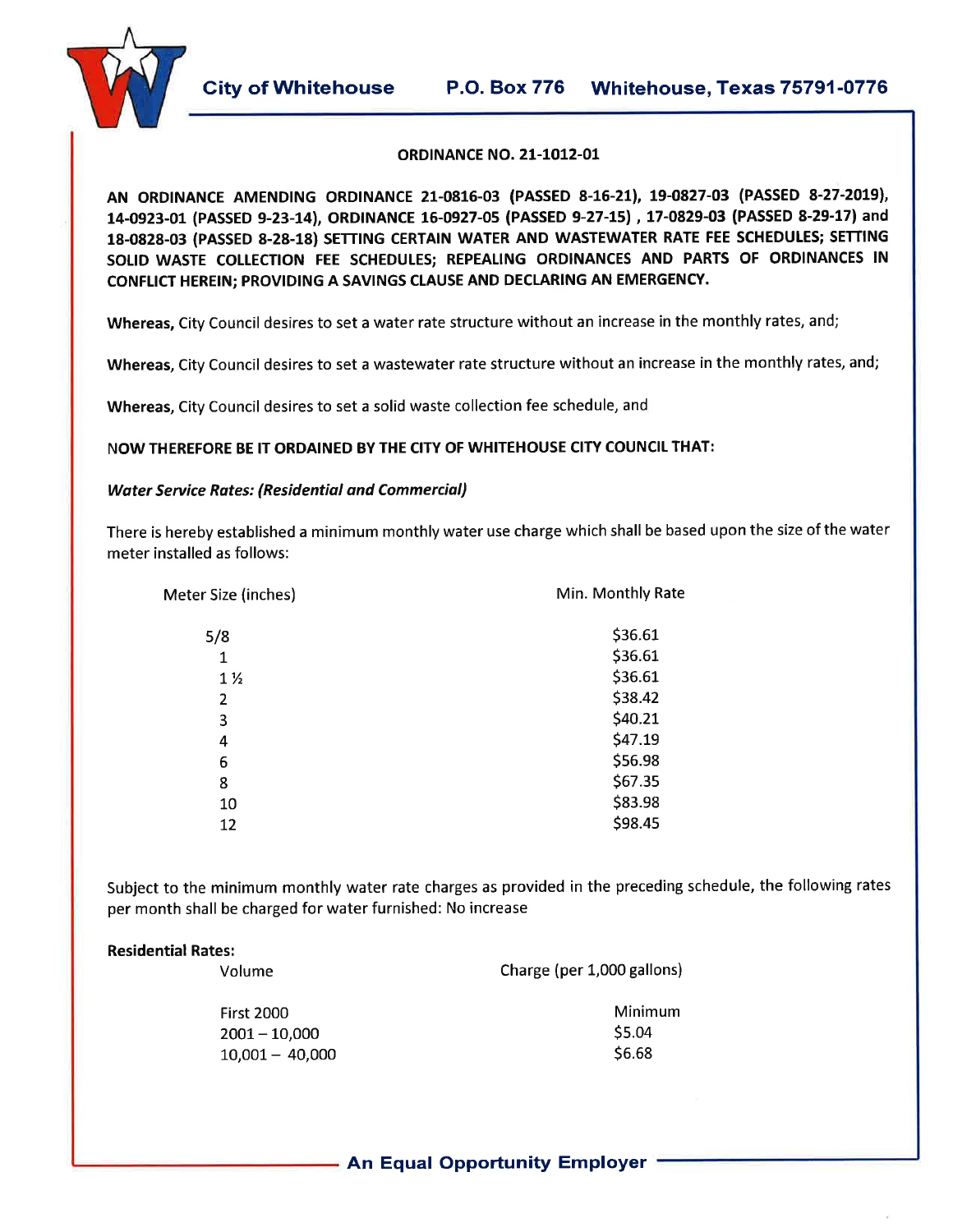Over 40,000

 $$8.32$ 

#### **Commercial Rates:**

| Volume            | Charge (per 1,000 gallons) |
|-------------------|----------------------------|
| <b>First 2000</b> | Minimum                    |
| $2001 - 10,000$   | \$6.36                     |
| $10,001 - 40,000$ | \$6.36                     |
| Over 40,000       | \$6.36                     |

## **Wastewater Service Rates: (Residential and Commercial)**

The following rates per month shall be those charged for sanitary sewer service furnished to the users or customers receiving services by the city sanitary sewer system:

| Meter Size (inches) | Min. Monthly Rate |  |  |  |  |
|---------------------|-------------------|--|--|--|--|
| 5/8                 | \$19.69           |  |  |  |  |
| 1                   | \$19.69           |  |  |  |  |
| $1\%$               | \$19.69           |  |  |  |  |
| 2                   | \$21.74           |  |  |  |  |
| 3                   | \$23.78           |  |  |  |  |
| 4                   | \$32.24           |  |  |  |  |
| 6                   | \$45.36           |  |  |  |  |
| 8                   | \$58.20           |  |  |  |  |
| 10                  | \$79.79           |  |  |  |  |
| 12                  | \$99.92           |  |  |  |  |
|                     |                   |  |  |  |  |

| Flat Rate Sanitary Sewer Rates will be no rate change: |          |
|--------------------------------------------------------|----------|
| <b>Quail Run Subdivision</b>                           | 526.31   |
| <b>Hillcreek Apartments</b>                            | \$141.05 |
| Lake Tyler Marina                                      | \$267.09 |
|                                                        |          |

Subject to the minimum monthly sanitary sewer charges as provided for in the preceding schedule, the following rates per month shall be charged for water furnished:

| Volume                  | Charge (per 1,000 gallons) |
|-------------------------|----------------------------|
| <b>First 2000</b>       | Minimum                    |
| $2001 - 10,000$         | 51.61                      |
| Over 10,000 will cap at | \$32.50                    |

#### **Solid Waste Collection Rates:**

There is hereby established a set of monthly rates for solid waste collection and disposal, within the City of Whitehouse:

Once per week pick up

| Residential Service –                | \$22.72 includes 1 container  |
|--------------------------------------|-------------------------------|
| <b>Commercial Handload Service -</b> | \$35.63 includes 2 containers |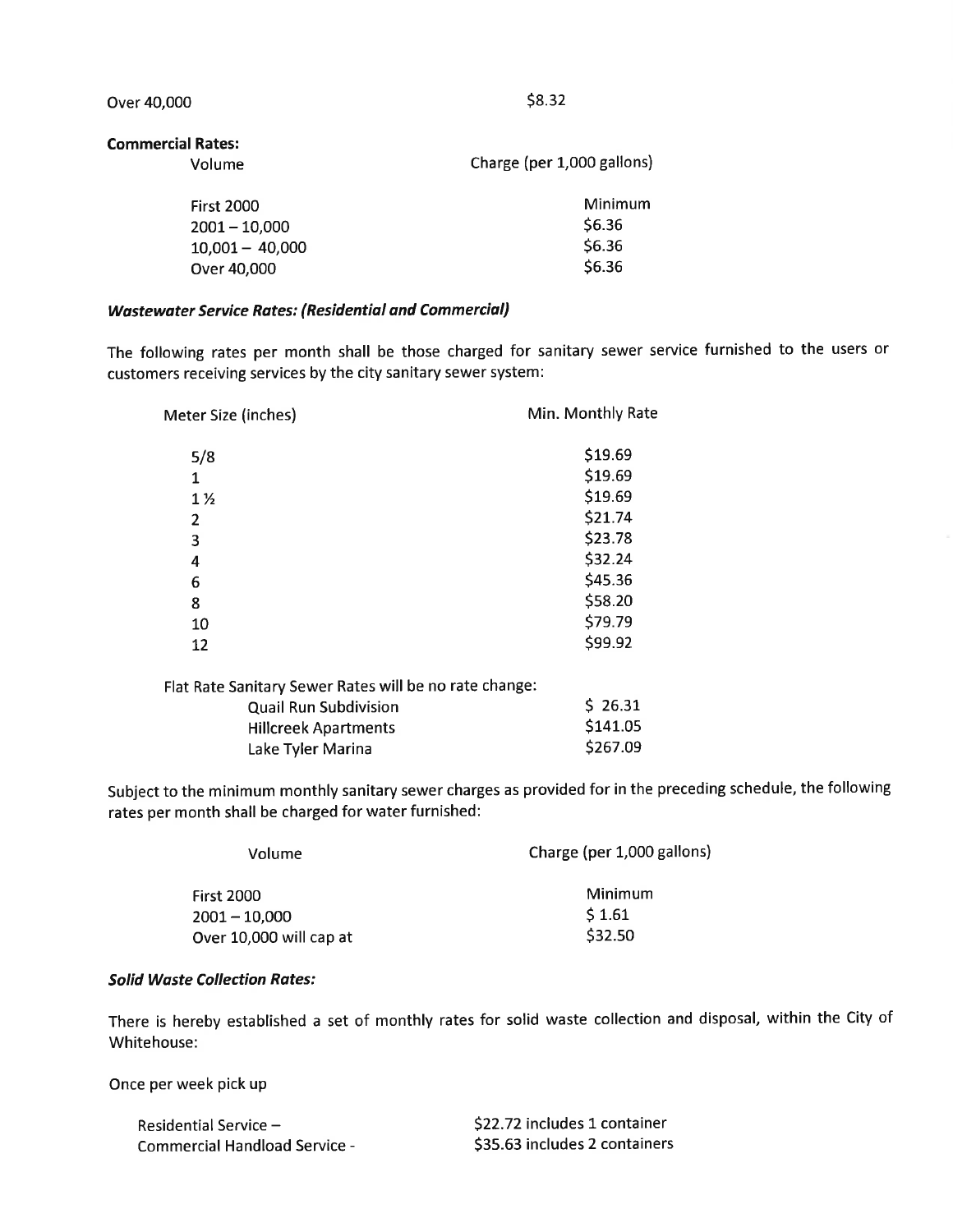Dumpster Service -

Roll Off Dumpsters -

Priced individually (see attached price sheet) Priced individually (see attached price sheet)

Residential Units may order additional containers for a fee.

# **Repealing Clause**

That all ordinances or any parts thereof in conflict with the terms of this ordinance shall be and hereby are deemed repealed and of no force or effect provided, however, that the ordinance or ordinances under which the cases currently filed and pending in the Municipal Court of the City of Whitehouse, Texas shall remain in effect solely for the purpose of final disposition of all such cases filed and pending under such ordinance or ordinances.

# **Savings Clause**

That if any section, article, paragraph, sentence, clause, phrase or word in the ordinance, or application thereto any person or circumstance is held invalid or unconstitutional by a Court of competent jurisdiction, such holding shall not affect the validity of the remaining portions of this ordinance; and the City Council hereby declares it would have passed such remaining portions of this ordinance despite such invalidity, which remaining portions shall remain in full force and effect.

# **Effective Date**

This Ordinance shall be in full force and effect commencing with the October 2021 monthly utility billing cycle from and after its passage and it is so ordained.

PASSED AND APPROVED by the City of Whitehouse City Council on this 12<sup>th</sup> day of October 2021.

Kames Wansley - Mayor

**Attested by:** 

Susan Hargis - City Secretary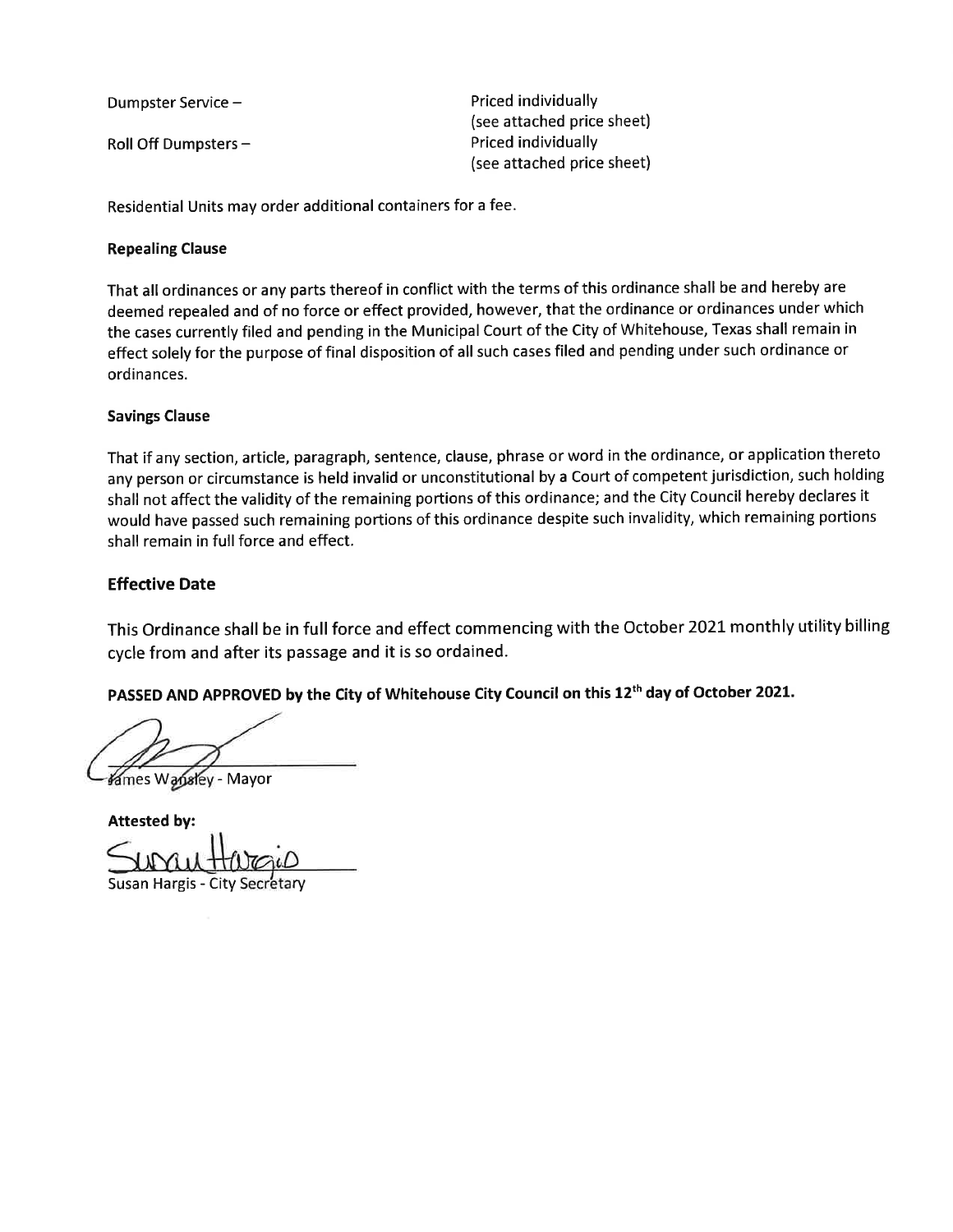| Res. Water Meter Size |       | Min. Monthly Rate Outside Rates (Rate*150%) | 2,001-10,000 | 10,001-40,000 Over 40,000 |       |
|-----------------------|-------|---------------------------------------------|--------------|---------------------------|-------|
| 5/8                   | 36.61 | 54.92                                       | 7.56         | 10.02                     | 12.48 |
|                       | 36.61 | 54.92                                       |              |                           |       |
| 11/2                  | 36.61 | 54.92                                       |              |                           |       |
| 2                     | 38.42 | 57.63                                       |              |                           |       |
| 3                     | 40.21 | 60.32                                       |              |                           |       |
| 4                     | 47.19 | 70.79                                       |              |                           |       |
| 6                     | 56.98 | 85.47                                       |              |                           |       |
| 8                     | 67.35 | 101.03                                      |              |                           |       |
| 10                    | 83.98 | 125.97                                      |              |                           |       |
| 12                    | 98.45 | 147.68                                      |              |                           |       |

| <b>Commercial Outside Rate</b> |      |
|--------------------------------|------|
| CO.                            | 9.54 |

| <b>Sewer Outside</b> |       |        | commercial sewer | max res |
|----------------------|-------|--------|------------------|---------|
| 5/8                  | 19.69 | 29.54  | 2.42             | 48.75   |
|                      | 19.69 | 29.54  |                  |         |
| 11/2                 | 19.69 | 29.54  |                  |         |
| 2                    | 21.74 | 32.61  |                  |         |
| 3                    | 23.78 | 35.67  |                  |         |
| 4                    | 32.24 | 48.36  |                  |         |
| 6                    | 45.36 | 68.04  |                  |         |
| 8                    | 58.20 | 87.30  |                  |         |
| 10                   | 79.79 | 119.69 |                  |         |
| 12                   | 99.92 | 149.88 |                  |         |